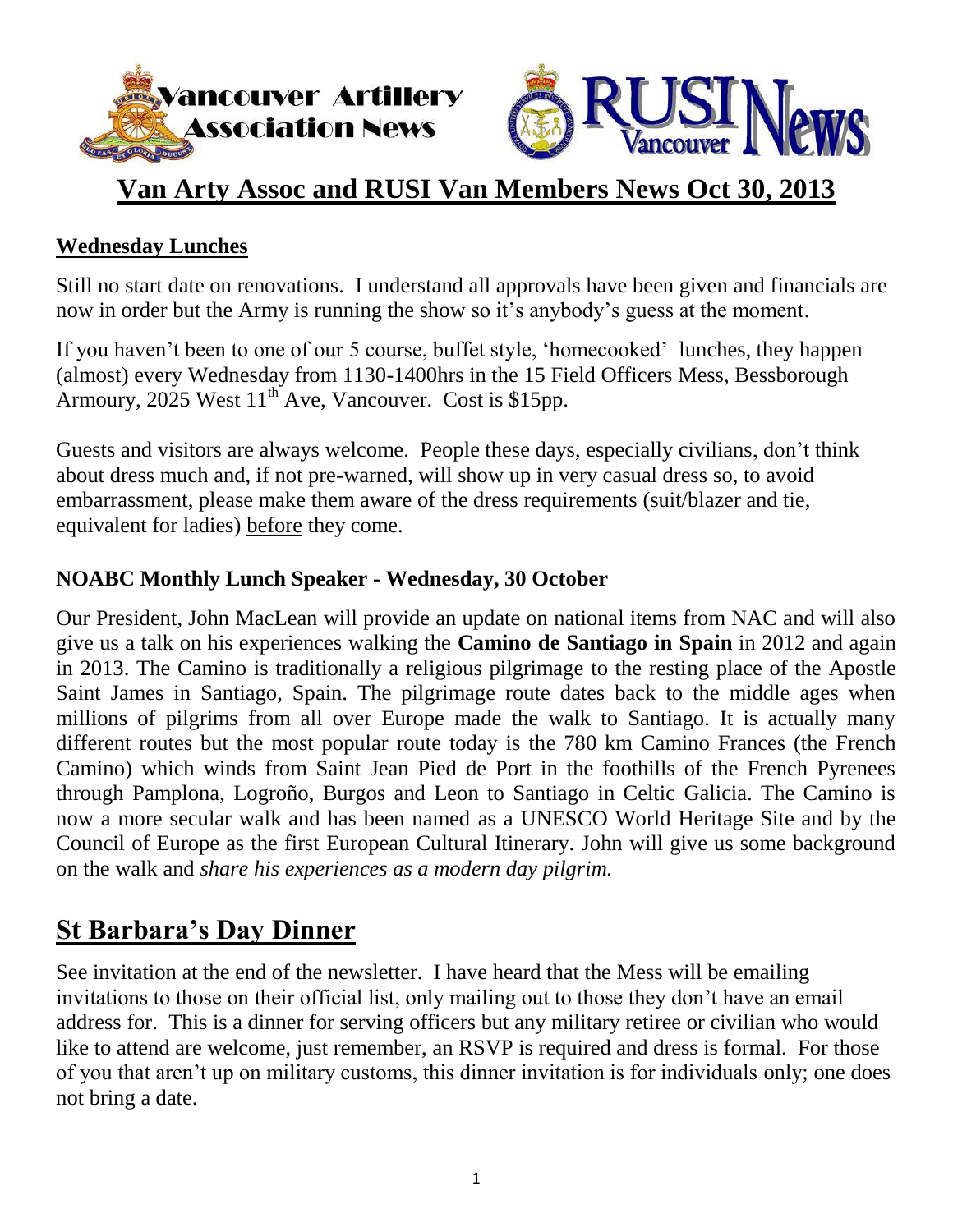# **BC Lions Half-time Show - 2013 Salute to Veterans**

The RCL BC/Yukon Command is presenting the half-time show at the BC Lions Home Game on November 1st. Pipe & Drum Bands, Colour Parties, Veterans, Canadian Forces, Cadets, First Responders, and Members of Veterans Organizations will be marching. Free tickets are available to all the half-time show participants.

Friday, November  $1<sup>st</sup>$  BC Place 6:30 PM arrival - 8:00 PM performance

# **15 Fd Band - With Glowing Hearts Concert Series**

The 2013 Remembrance Week Concert "*With Glowing Hearts'* is set. With a program built on Celtic and Latin melodies and some unexpected pop tunes, it is sure to be a hit.

This year, the band will only present one concert in November. The change of command for 39 CBG falls on November 8th, so a planned concert at the Richmond Gateway Theatre has been postponed to the new year. A new date has yet to be set, but as soon as we have decided we"ll let you know when to buy your tickets.

On November 9th, the band will debut at the Franz Wilhelmsen Hall in the Millennium Place in Whistler, BC. We are excited to extend our concert series to this community and hope our new partnership with the Whistler Arts Council will flourish.

Tickets will be available from band members, online and at the venues. **(see poster)**

#### **Is It Time For A 'Defence of Canada' Medal?**

*October 13, 2013. • Section: Defence Watch David Pugliese*

**Defence Watch** reader and former reservist Chris Bisaillion has noted an ongoing issue about the creation of a *Defence of Canada* medal as proposed by MP Carol Hughes. He sent a message to his MP Gordon O"Connor supporting this issue, back in July 2013, but did not receive a reply. Chris has included some of his email correspondence with MP Hughes, including his rationale for supporting the medal. Here is some of what he wrote: "I think that the Defence of Canada Medal fills a void in recognition of the hard work of members of the Canadian Forces. The soldiers of the Second World War and Korea certainly have earned their recognition and it is great to see that they are proud to wear their medals at very appropriate times.

In my era the Canadian Decoration CD was very sought after (12 years of duty required) and members of my regiment were very proud to wear the CD. There were a few opportunities for reservists to be deployed to overseas theatres of conflict and peacekeeping. Some of my fellow reservists continued by becoming Cadet Instructors and contributed by helping our youth understand their duty to the country and perhaps join the Canadian Forces some day in their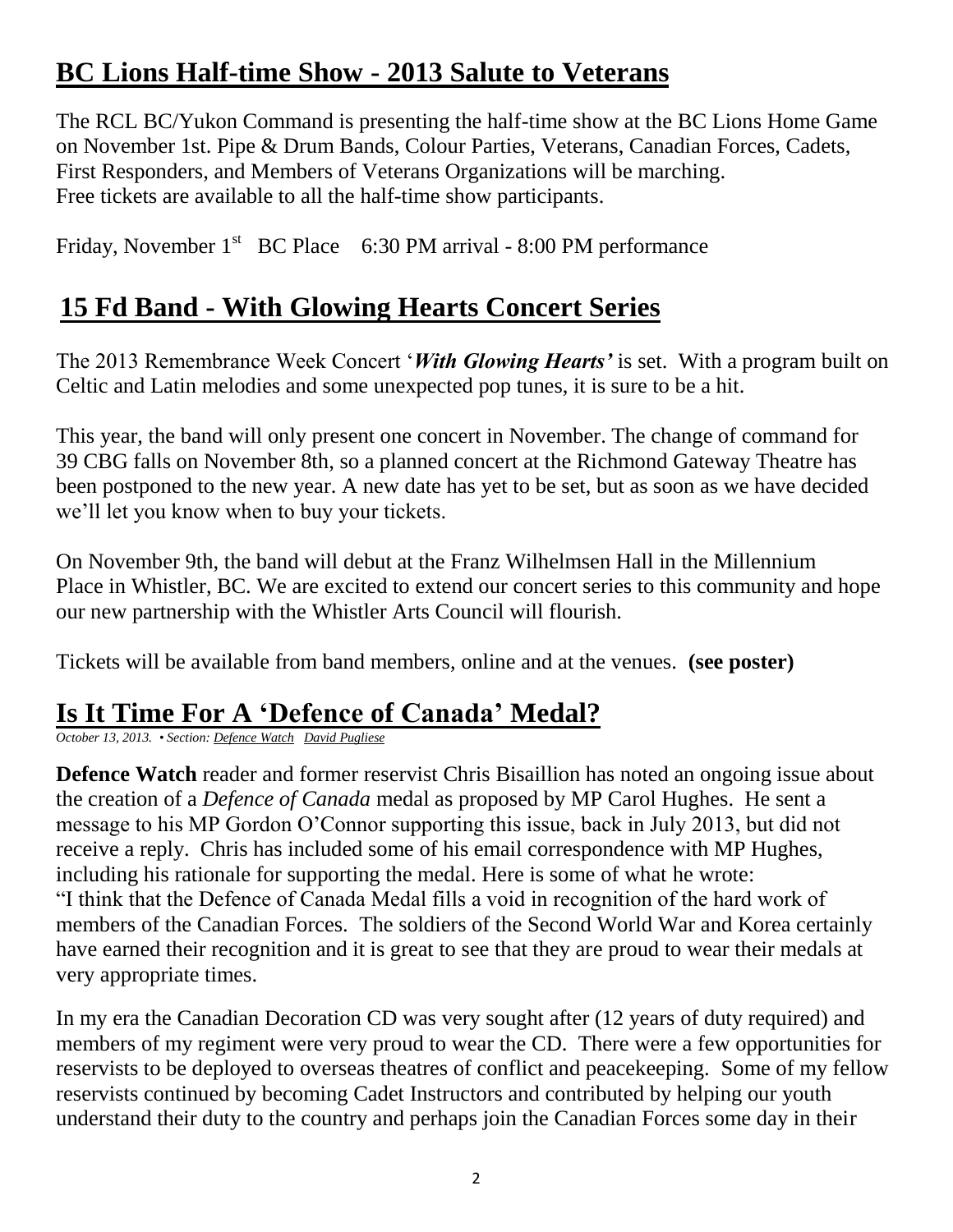future. You now see many young soldiers with several medals due to their great work and sacrifice in the conflicts of recent years.

You are trying to address a period of time that has been almost forgotten. We worked hard on Canadian soil, ready to be deployed. In my personal circumstance I stayed on the Supplemental Reserve Ready (SRR) list after my discharge. My War Position was at National Defence Headquarters. With short notice, I had to be ready to move to NDHQ to take over a position, while that person would be deployed to the conflict. It was a way to mobilize resources before waiting for an Order in Council to commit an entire Reserve Unit. I don"t know what the present protocol is.

I have seen mention of your proposal on some chat lists and some have been critical. They usually indicate that they don"t want to have to put up another medal with their present medals or they belittle the contribution of those who worked in Canada during the years you are talking about. To those people, I would say if you don't like it, either don't accept it or don't add to your set of medals.

I would be so proud to wear a single medal that represented the contribution that I made to the safety and future of Canada. If cost was ever an issue, I would be glad to pay for my medal and perhaps sponsor someone who could not afford their own."

#### **Hold on, young man**

*Eric Mold, October 23, 2013*



*The T-33 is a jet trainer aircraft developed by Lockheed that made its first flight in 1948.*

While I was doing my ground job at Cold Lake, Alberta, I had a wonderful boss for a while. Unfortunately, he was about to retire after many years of service. Somehow, he had been able to arrange one last swing through the Canadian bases in Europe, just a few days before he was finally released from

the service. This was back in the days when the RCAF operated a couple of DeHaviland Comet jet transports on their longer runs. Ed had managed to wrangle a flight on one of these from Ottawa to Europe and back. All he had to do was to get to and from Cold Lake to Ottawa. I stepped into the breach and offered to fly him in a T-33 two-seat jet trainer. The flight to Ottawa was uneventful, and I saw him safely aboard the Comet.

I promised to be in Ottawa a few days later to meet him when he returned. It was critical that he got back to Cold Lake on schedule because there was a large retirement party planned for him in the officers' mess that evening. This was a tightly scheduled operation, so I flew down to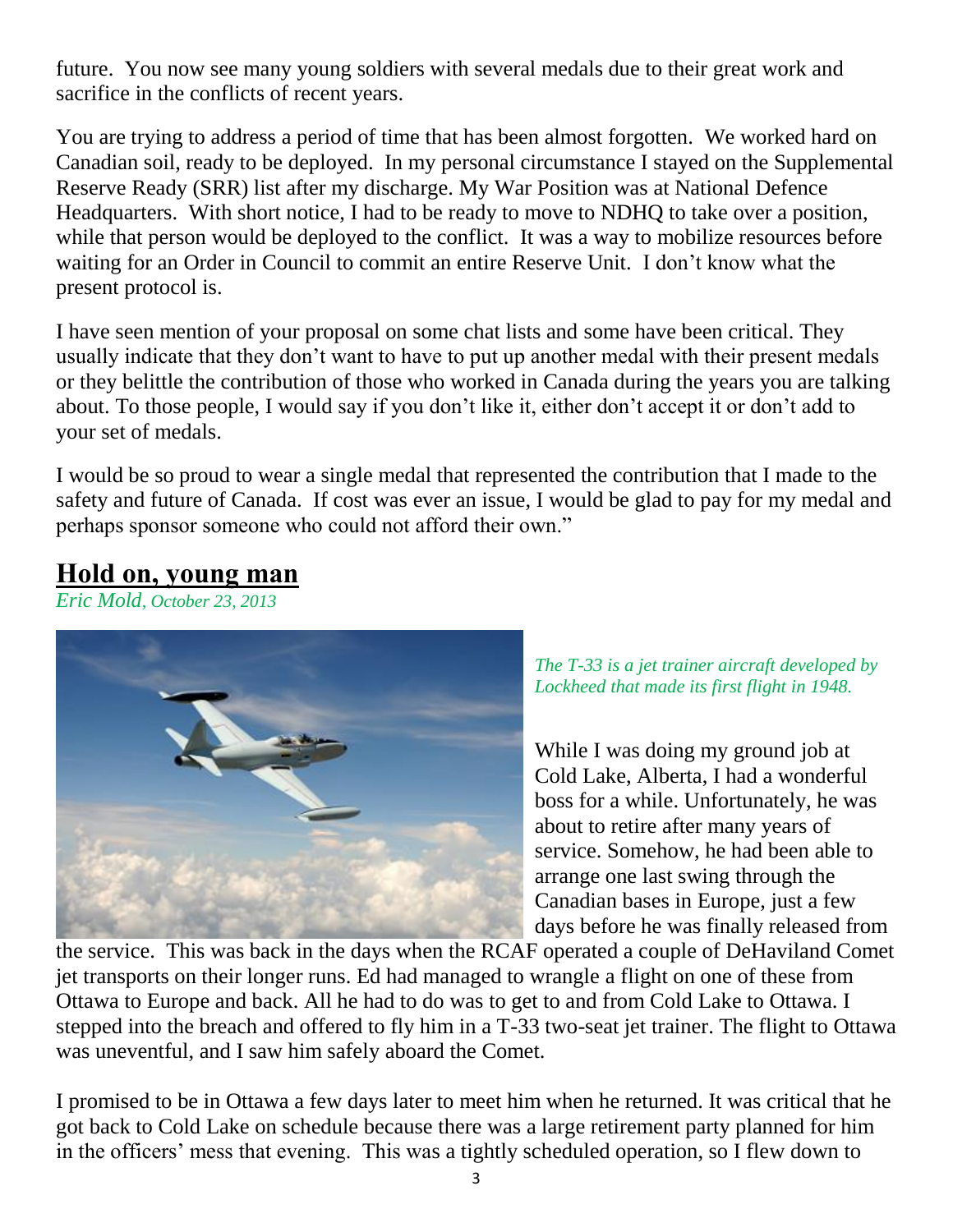Ottawa the day before the Comet was due just in case he arrived a bit earlier than expected. When I arrived, I found they were unable to hanger my bird for the night, and it was the depth of winter with temperatures dipping way below zero. The T-33 did not like sitting out in the freezing cold for hours on end; they would get "cold soaked." What's more, the weather situation for our flight back was terrible. It was going to be almost impossible to be able to file a "legal" instrument flight plan to Winnipeg, our fuel stop. Ed"s Comet arrived on time and within a few minutes, he was strapping into the back seat of the T-33. I noticed he was carrying a briefcase, which he stowed behind the head rest. I closed the canopy and found it hard to lock, which was not unusual in a cold soaked airplane. Finally, the locking lever went "clonk," and the canopy was locked. Then I smelled a slight whiff of alcohol, which was not entirely unusual. The plane had a little valve in the cockpit that enabled the pilot to inject a shot of alcohol if a warning light indicated an ice build-up in the fuel filter, so it didn't worry me unduly. I started the engine, got taxi clearance, headed for the runway and took off.

Our flight plan was via airways to Winnipeg, which itself had only marginal weather conditions. For an alternate destination, I had filed Duluth, Minn., which had much better weather. However, it would not have been possible to fly to Winnipeg, make an instrument approach, climb up again because of bad weather and fly to Duluth, as the regulations required. I planned to make a decision over Lakehead. If the weather at Winnipeg had improved as was forecast, I would continue as planned. If it was still dicey, I would air-file a change in flight plan direct to Duluth. The T-33 with a full load of fuel was not the quickest plane out of the box. We lumbered down the runway into the air and started to climb to our assigned altitude in this case, 1000 feet above all cloud.

It was not long before I noticed that our cabin pressurization was not working properly. The cabin pressure was getting above where it was supposed to be. We climbed and climbed, and it was not until about 38,000 feet that we came out of the top of the clouds. The T-33 does not like flying at that height. The band of airspeed between the onset of compressibility and the stall is very narrow. If you let the nose drop a couple of degrees you begin to feel compressibility buffeting. If the nose comes up a couple of degrees, the speed drops just a few knots and you begin to feel the onset of a stall. Therefore, one is faced with doing some accurate, highly concentrated flying. We certainly had no autopilot in those days.

The cabin pressure was way above where it was supposed to be, and I was starting to feel a bit dizzy so I turned my oxygen regulator to 100 percent. As I flew on, the dizziness increased, my fingers were white and my nails starting to turn blue — signs of anoxia. I turned the oxygen regulator to "emergency," in which mode it actually forced oxygen into my lungs. By now, we were about halfway across Lake Superior, and the weather at Lakehead was still well below weather limits for us to land there. I was feeling groggy and in a cold sweat. I kept saying to myself, "Hang on, young man. Hang on. Hang on." Eventually, after fighting these symptoms for what seemed an eternity, we passed over Lakehead. Now we were able to contact the Winnipeg Air Traffic Control Center on the radio, and they gave me the news I was hoping for; the weather there was improving rapidly. I asked for and received clearance to start an on-route descent.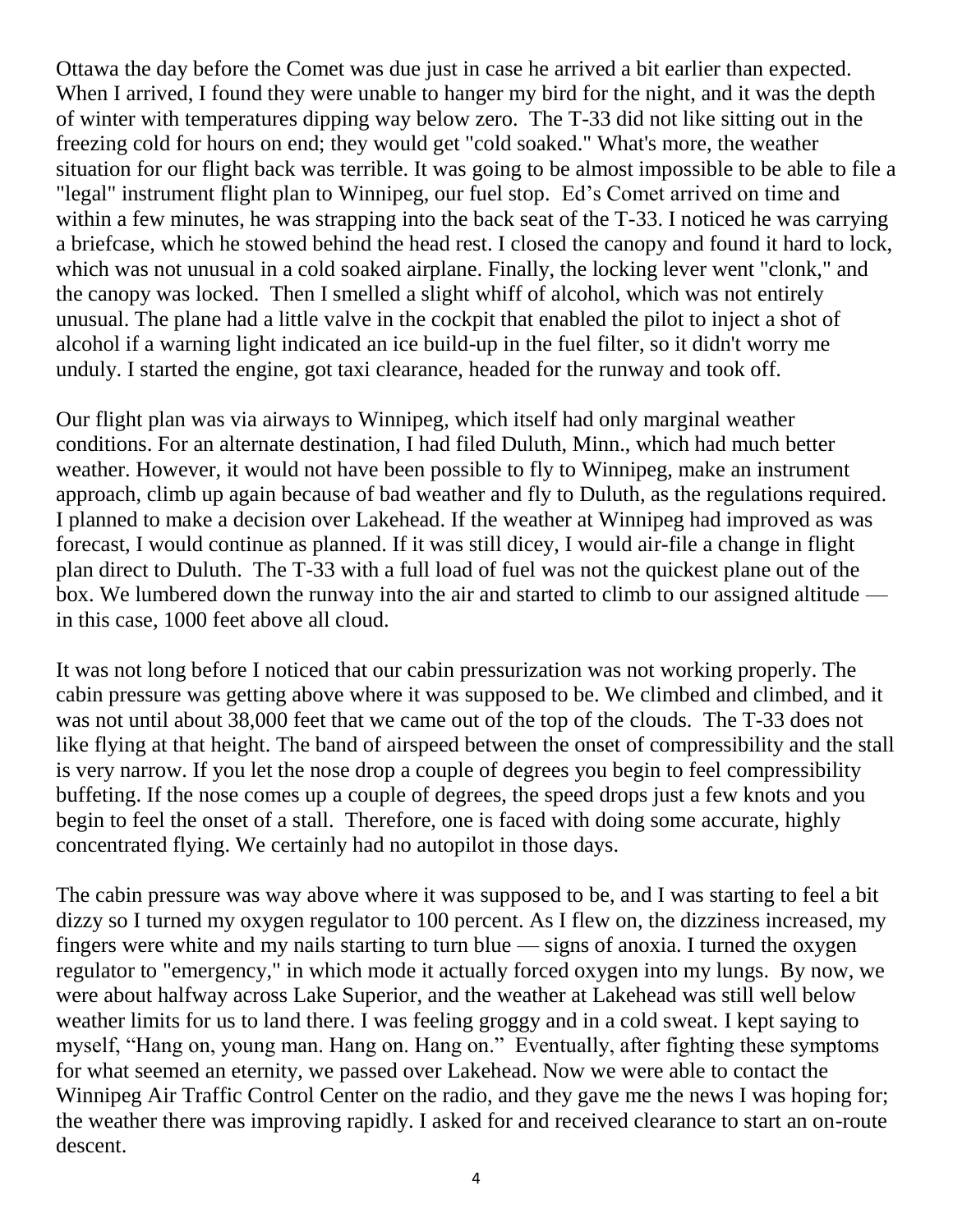As we began to descend, the anoxia symptoms gradually disappeared to the point they were completely gone as we came in for a landing. As we taxied in, I said to Ed in the back seat. "Christ! I thought I was going to die up there." He replied. "Yes, I thought I was going to as well." I was mystified until we got out of the plane. I got out first and as I looked up at Ed, I saw he was holding a briefcase with something dripping out of it. The difficulty I had latching the canopy at Uplands was because Ed's briefcase was caught in it. The whiff of alcohol I smelled came from a shattered crock of Scotch that Ed had in his briefcase, not from the aircraft's fuel filter de-icing system. The reason that we did not get the right cabin pressurization was because the briefcase prevented the canopy from sealing properly.

With all of the alcohol fumes we inhaled on that trip, we were lucky we didn't crash. If we had, would the autopsy have found so much alcohol in our blood that they would have thought we were drunk?

# **World War II bomber fighting for its survival in New Brunswick**



*BY PAT BRENNAN, FOR POSTMEDIA NEWS*

*A war survivor lives quietly alone near Edmunston, NB* **Photograph by:** Pat Brennan , For Postmedia News

**EDMUNDSTON NB** - It survived 14 combat missions over Nazis Germany, but can it survive another winter standing unprotected in the New Brunswick wilderness? That"s what keeps Troy Kirkby awake at night. He was still eight years away from being born when Lancaster Bomber KB882 rolled to a stop for the final time in 1964 to retire at a small rural airport beside the TransCanada Highway just east of Edmundston. Yet Kirby has become this bomber"s most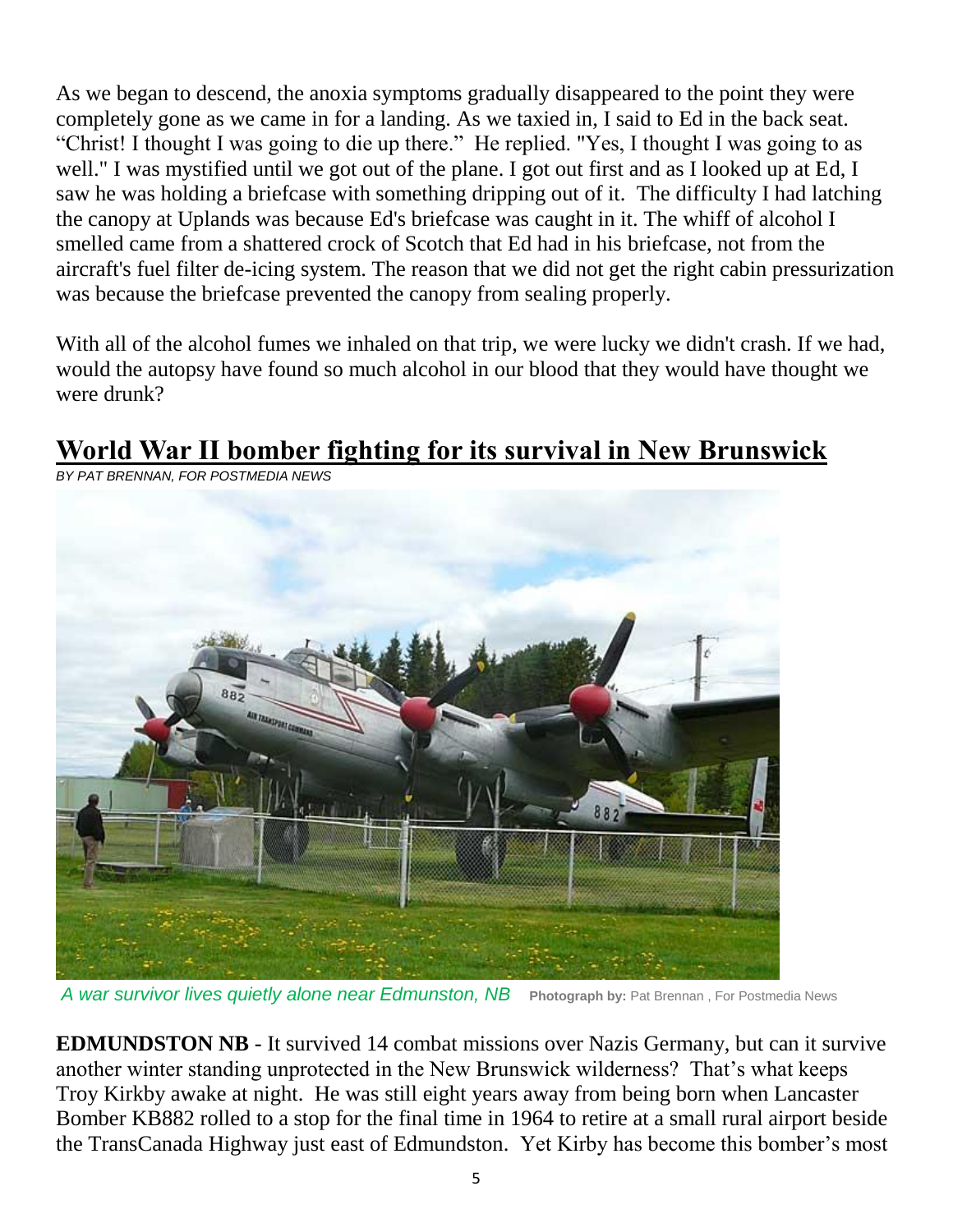loyal protector. He is spearheading a campaign to build a protective hangar for the bomber. Plus, he has spent hundreds of hours crawling through the airplane to maintain its good looks and its structural integrity. Only 17 of the 7,377 Lancaster Bombers built during World War II still survive as complete airframes. Victory Aircraft built 430 of those Lancasters at Malton, Ontario and KB882 is one of only four known to still exist. More than 3,300 of them were lost in battle. After surviving its missions over war-torn Europe, KB882 served another 12 years with RCAF 408 Squadron mapping Canada"s high Arctic and keeping an eye on Soviet ice stations.

Kirkby never served in the air force and never went to war, but over the years has created one of Canada"s largest personal museums of World War II aviation paraphernalia. The Spitfire Arms Alehouse on Water Street overlooking the Avon River in Windsor, Nova Scotia, was the home for Kirkby"s aviation collection since he opened the pub in 2003. "It was a dilapidated 104 year-old abandoned building, but I thought it would be a good location for a pub. We removed more than 20,000 pounds of debris during six months of restoration," said Kirkby. Out went the debris and in went the huge accumulation of Battle of Britain memorabilia that Kirkby had been collecting since he was a kid. "My grandmother Vicki mesmerized me with her stories about living through the blitz. She was a WAAF (women"s auxiliary air force) in the Royal Air Force during the Second World War and she could recognize airplane types just by their engine sounds." That triggered his passion for World War II aircraft and their stories. During that same war, his grandmother's brother operated the Packington Arms, a pub in the Islington area of London. Hearing the family"s stories of pub life generated his passion to own and operate a pub. But the Spitfire Arms was primarily a place to display his air war collection. When Kirkby"s passion for travel got too strong last summer, he sold his pub.

Mychele Poitras came to the rescue as to what would happen to his truckload of air war memorabilia. She is public relations director for the city of Edmundston and found an area at Madawaska Historical Museum in Edmundston to house Kirkby"s Lancaster collection and to promote his dream of creating a protective hanger for the famous airplane. Kirkby"s Lancaster display opened in the museum in September and by year's end more than 3,000 visitors have heard the story of Lancaster KB882. The four-engine bomber is wearing its post-war RCAF reconnaissance colours. The 50-caibre machine guns were removed from its nose turret to be replaced by survey cameras. Only a short steel-link fence surrounds KB822 as it stands on its large rubber tires 30 metres off the TransCanada Highway and about 100 metres west of the large "Welcome to New Brunswick" tourist centre. *© Copyright (c) Postmedia News*

# **Seaforth Announce Rebirth of Newsletter**

We are pleased to announce the rebirth of a newsletter, The Cabar Feidh. The history of this newsletter and magazine was that it was originally the Imperial Seaforth's in Scotland. As we are the last of the Seaforths it seemed appropriate to resurrect the original newsletter and possibly, in the future, a magazine. The first edition is mainly an introduction and background of the members that are unfamiliar to many of the Family. Included also are articles regarding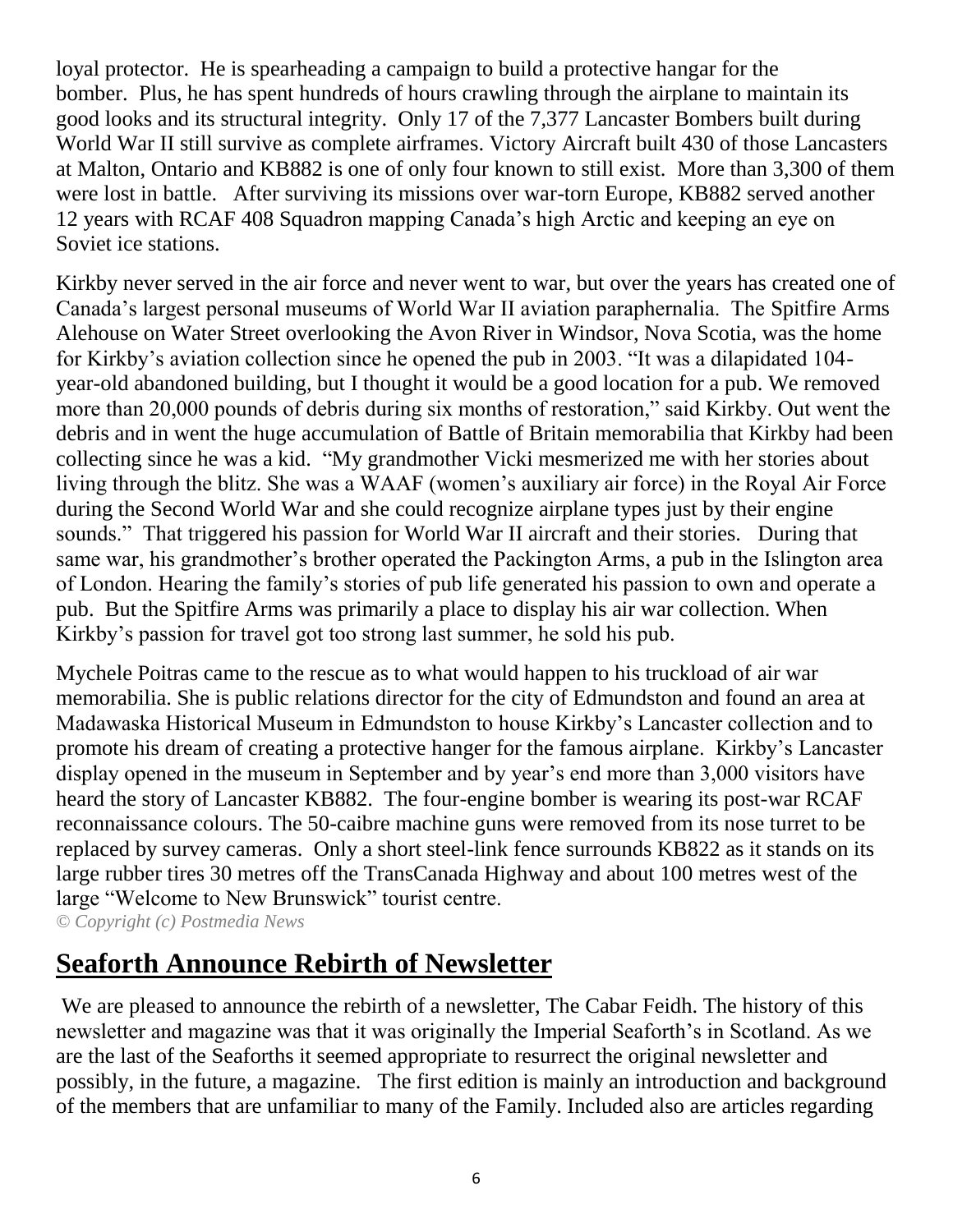the Battalion, Patrons, Cadets, Association, and other areas of the Regimental family. To access this newsletter please click on the following link: http://seaforthhighlanders.ca/cabar-feidh/

## **Who is it?**



#### **Last Week**. Quiz No 19

First off, thanks to all of you who pointed out the typo in last week's quiz that put the Sikh Wars 100 years ahead. As many of you know, they were in the 1840s, not the 1940s, and were the closest the British came to being defeated in India.. So impressed were the British with the Sikh soldiers bravery and discipline, that the latter soon formed the

backbone of the Raj forces. Unfortunately, no one could give us any names.

**This Week -** Well, on a much more social topic, this week's photo is courtesy of one of our associate members of the mess. We encourage both donations of photos (and artillery pieces, such as an 18 pdr, if you happen to have one in the garage), and the loan of photos for the purpose of scanning. We guarantee not to harm your original, and will return it within a week or two, with a digital copy should you request such.



So, this photo is of a fine group of ladies and gentlemen in the mess, one of whom still attends Wednesday lunches. We, the museum staff, know something of the background of the photo, and the well-dressed subjects, but need a bit more detail. As always, can you supply names, stories, yarns, white lies, etc. to the author, John Redmond (johnd.\_redmond@telus.net)

or the editor?

We appreciate any and all efforts. Although many will say, "Why, don't they know

it's old Smurzzlewort!", and we *might,* in twenty or thirty years, no one *will* unless we record it now. Antiques fairs are replete with photos of proud service men and women who, due to the passage of time and the erasure of memory, are anonymous. Let's do our bit to halt that."

John Donald Redmond, LC, BA, MEd. Assistant Curator 15 Field Regiment, RCA, Museum and Archives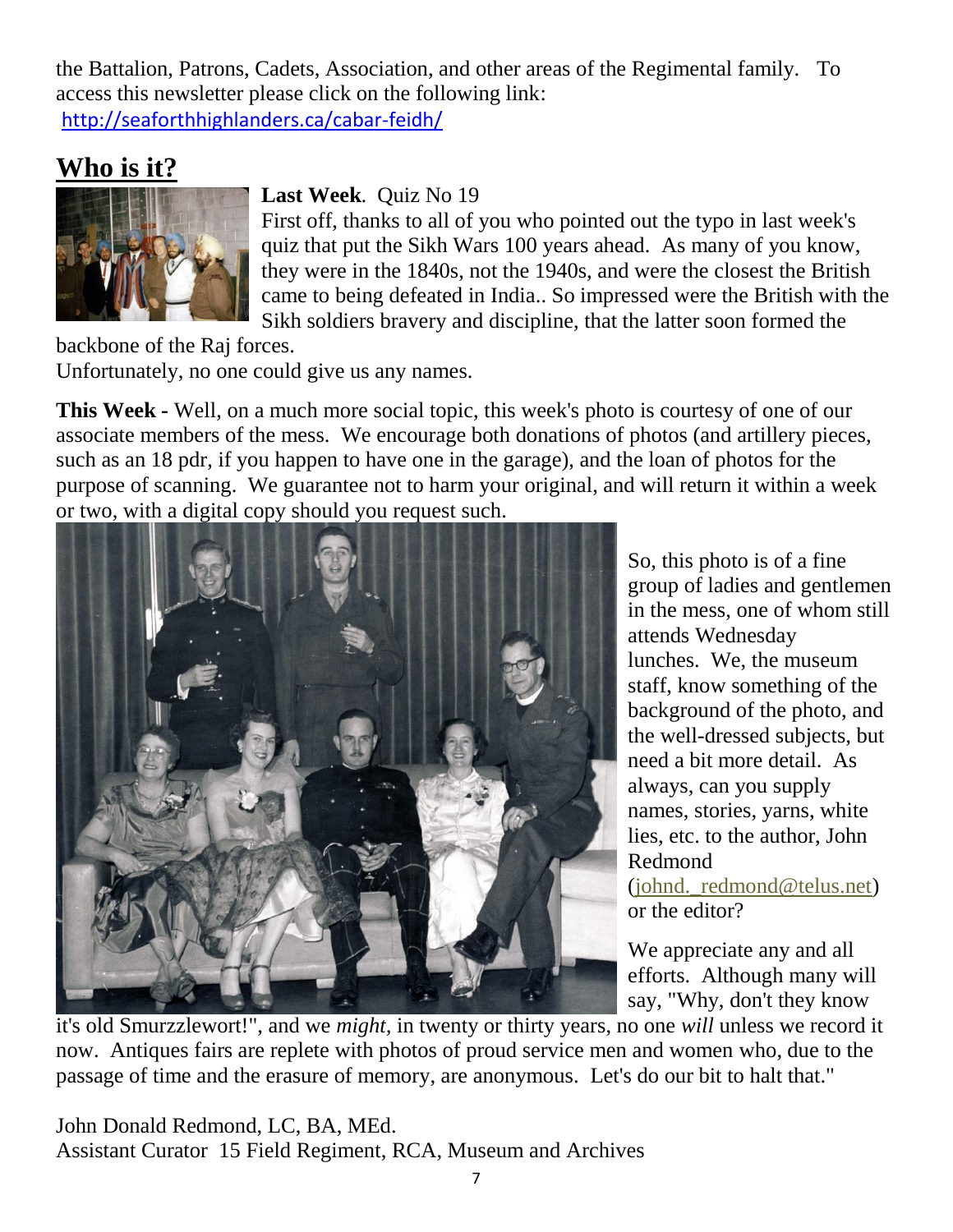#### **From the 'Punitentary'**

Why do meteorologists look perpetually nervous? Their future is always up in the air.

#### **Murphy's Laws**

The price of any product produced for a government agency will be not less than the square of the initial firm fixed-price contract.

#### **Quotable Quotes**

An education isn't how much you have committed to memory, or even how much you know. It's being able to differentiate between what you do know and what you don't. - *Anatole France*

# **St Barbara's Day Dinner**

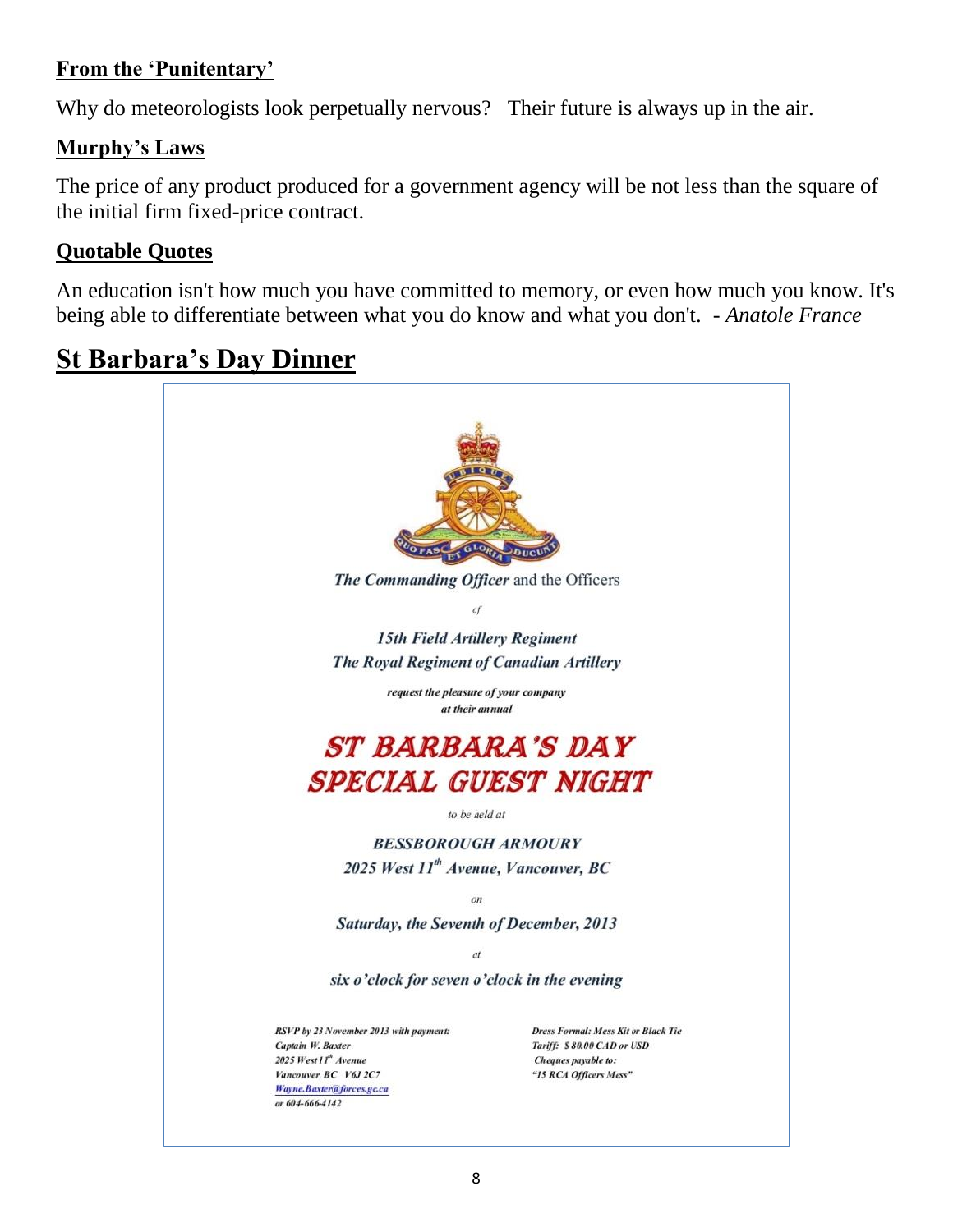# **15 Fd Band Concerts**



# *Join the Band in Whistler!*

**The** [Band of the Fifteenth Field Regiment](http://www.militarymusic.ca/15fieldband/) **is excited to announce** *With Glowing Hearts: Dances From Around the World***, our 2013 Remembrance Week concert, presented in partnership with the** [Whistler Arts Council](http://artswhistler.tix.com/Event.aspx?EventCode=603187)**.**

**This year's show is a potpourri of dance music from across the globe, guaranteed to entertain and enthral. Enjoy an eclectic mix of Scottish highland melodies, Japanese folk dances, Latin Cha-Chas and Hot Disco tunes that will have you dancing in the theatre aisle shouting for more when the curtain drops!**

**In cooperation with the Band, the** *Delta Whistler Village Suites* **is offering a special reduced room rate of only \$109 to our friends who wish to make our concert the centrepiece of a weekend getaway in the village. To receive this special rate, simply mention you are attending the With Glowing Hearts Concert when you call reservations @ 888- 299-3987 or book** [online](http://www.whistlerblackcomb.com/reservations/v_383/mg_1/Delta-Whistler-Village-Suites.detail?s_kwcid=TC|9174|delta%20whistler%20village%20suites||S|e|15439996935&gclid=CM6r-oGPq7oCFY0-MgodpxQAKQ)**.**